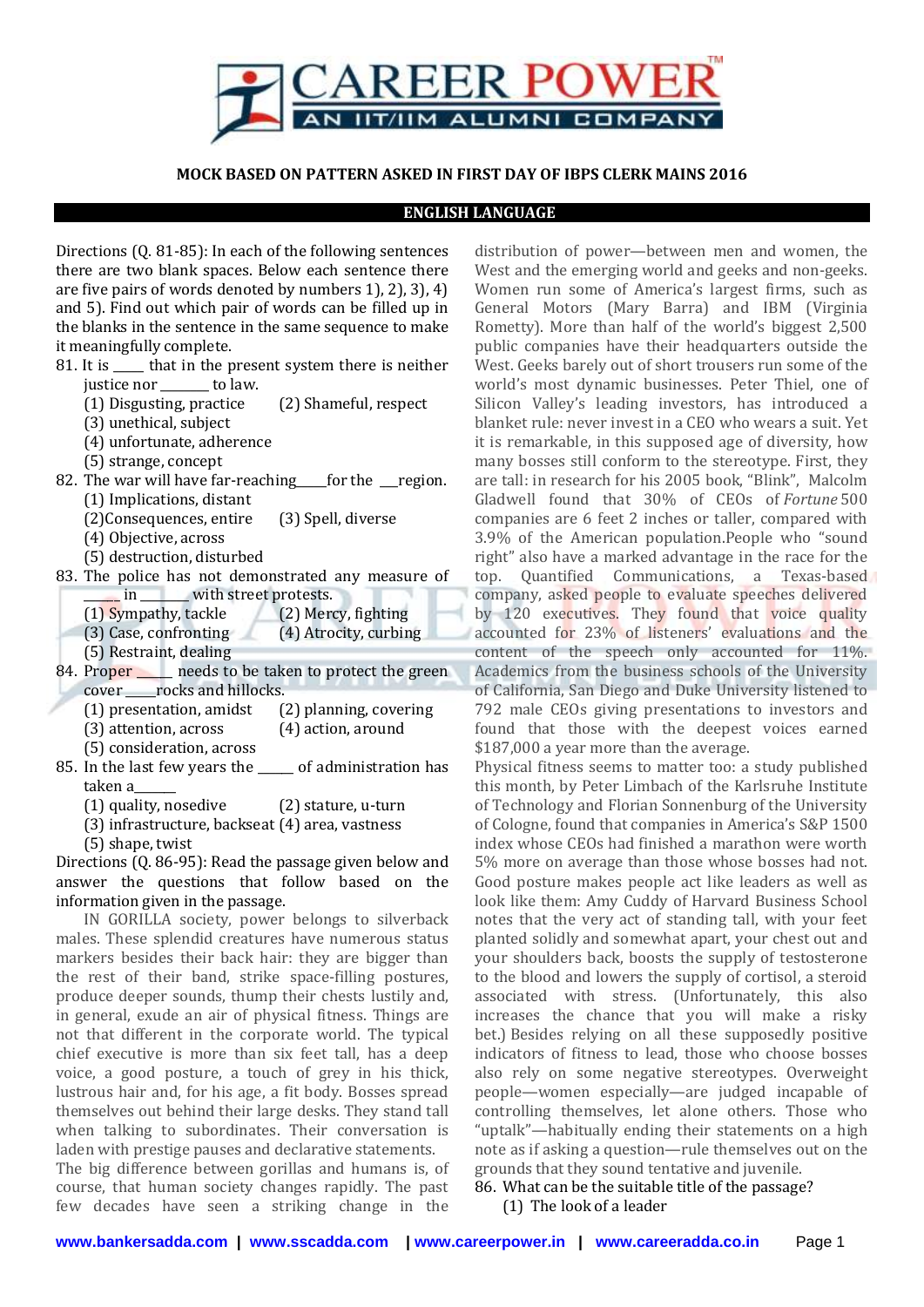- (2) Age of diversity
- (3) Gorilla and humans
- (4) Physical fitness matters
- (5) CEOs Vs Gorilla
- 87. What the author wants to convey by saying "age of diversity"?
	- (1) There is diversity between man and woman
	- (2) There is diversity between young generation and old generation
	- (3) There is no gender bias at global level
	- (4) All of the above
	- (5) None of these
- 88. According to the passage what physical qualities are required to become CEO of a company?
	- (1) Height, weight
	- (2) Sound
	- (3) Height , sound
	- (4) Posture
	- (5) Both 3 and 4
- 89. What is TRUE according to passage?
- I. Good postures makes people happy
- II. Physical fitness matters to become CEO
- III.Women are incapable of controlling their weight
	- (1) I & II
	- (2) II & III
	- (3) III only
	- (4) II only
	- (5) All are true
- 90. Which of the following statement is false in the context of the passage?
	- (1) The typical chief executive is mostly similar to Gorillas.
		- (2) It is found that voice quality account for 23% of listeners.
		- (3) Height, quality of sounds , posture are negative indicators .
		- (4) Both (1) and (2)
		- (5) Both (2) and (3)
- 91. According to the passage , what is blanket rule ? (1) Selected CEOs wear expensive cloths
	- (2) Prestigious CEOs give presentation worldwide.
	- (3) CEOs wearing suit should not be chosen.
	- (4) Both (2) and (3)
	- (5) None of these

Direction (92-93). Choose the word which is most nearly the SAME in meaning to the word printed in bold as used in the passage.

### **92. Uptalk**

- (1) Aptly
- (2) Loud
- (3) Talk up
- (4) High
- (5) Held

## **93. Stereotype**

- (1) Pattern
- (2) Same
- (3) Difference
- (4) Example
- (5) Similar

Direction (93-94). Choose the word which is most nearly the OPPOSITE in meaning to the word printed in bold as used in the passage.

- **94. Relying**
	- (1) Count
	- (2) Depend
	- (3) Ignore
	- (4) Reckon
- (5) Lean **95. Spread**
	- (1) Increase
	- (2) Profusion
	- (3) Halt
	- (4) Terms
	- (5) Scope

Directions (96-105) :- In the following passage, some of the words have been left out, each of which is indicated by number. Find the suitable word from the options given against each number and fill up the blanks with appropriate words to make the paragraph meaningfully complete.

Marketing also (96) an environment in the marketplace for healthy completion. Marketing efforts get the (97) out on pricing of products and services, (98) not only reaches the intended consumers, but also (99) other companies competing for the consumers' (100). As opposed to companies that have a monopoly on products and services that can charge almost any (101), marketing helps keep pricing competitive for a business to try to win over (102) before its competition does. Without competition, well (103) companies would continue to (104) while lesser known companies or new companies would (105) little chance of ever becoming successful.

| 96.  |               |                            |              |
|------|---------------|----------------------------|--------------|
|      | (1)Fosters    | $(2)$ Grow                 | (3) Develops |
|      | (4) Creates   | (5)Serve                   |              |
| 97.  |               |                            |              |
|      | $(1)$ Blow    | $(2)$ Take                 | (3)Word      |
|      | $(4)$ Show    | (5) Fix                    |              |
| 98.  |               |                            |              |
|      | $(1)$ That    | (2)Which                   | $(3)$ Who    |
|      | $(4)$ Whom    | (5)Where                   |              |
| 99.  |               |                            |              |
|      | (1)Approve    | (2) Credits                | (3)Acclaim   |
|      | (4) Reaches   | (5) praises                |              |
| 100. |               |                            |              |
|      | (1) Buisness  | (2)Company                 | (3) Details  |
|      | (4) Community | $(5)$ Club                 |              |
| 101. |               |                            |              |
|      | (1)Rate       | (2)Amount                  | (3)Scale     |
|      | (4) Money     | (5) Price                  |              |
| 102. |               |                            |              |
|      | (1)Customers  | (2)Retailers               | (3)Consumers |
|      | (4) Clients   | (5) Wholesalers            |              |
|      | 103.          |                            |              |
|      | (1)Known      | (2) Established (3) Rating |              |
|      | (4) Perform   | (5) Settled                |              |
|      | 104.          |                            |              |
|      | $(1)$ Buy     | (2)Purchase                | $(3)$ Sell   |
|      | (4)Invest     | (5)Bargain                 |              |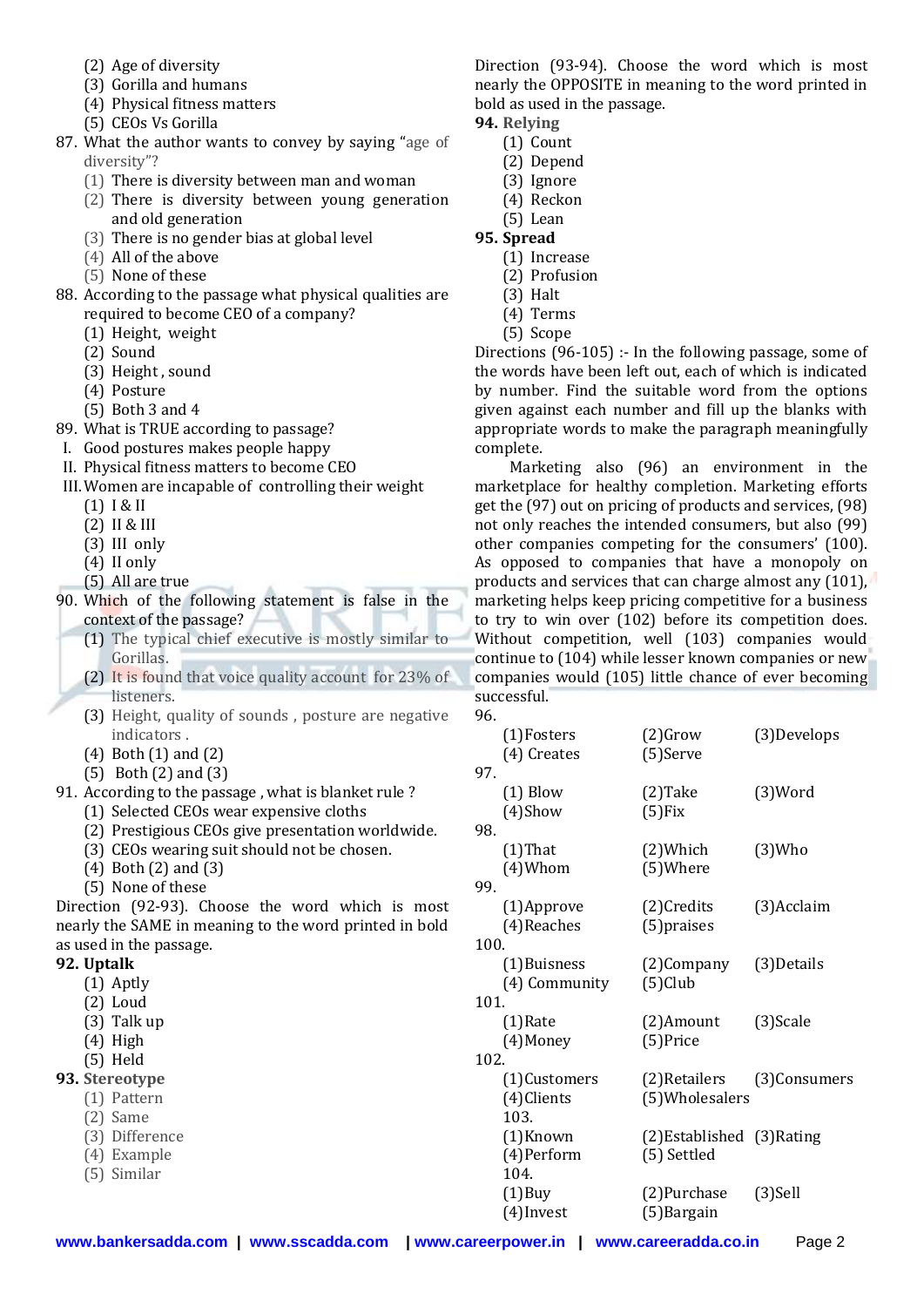| 105.        |             |           |  |
|-------------|-------------|-----------|--|
| $(1)$ Visit | $(2)$ Play  | $(3)$ See |  |
| $(4)$ Live  | $(5)$ Stand |           |  |

Direction (106-110): Rearrange the following five sentences  $(A)$ ,  $(B)$ ,  $(C)$ ,  $(D)$  and  $(E)$  in the proper sequence to form a meaningful paragraph; then answer the questions given below them:

(1) "What is waste of my tax money", I thought, walking past the people having free Californian Chardonnay.

(2) "Speak to her", he said, "She's into books".

(3) The friend who had brought me there noticed my noticing her.

(4) In late 2003, I was still paying taxes in America, so it horrified me that the US Consulate was hosting a "Gallo drinking appreciation event".

(5) Behind them, a pianist was playing old film tunes, and a slim short woman was dancing around him.

| 106. Which of        | the     | following | would | he |
|----------------------|---------|-----------|-------|----|
| the Fourth sentence? |         |           |       |    |
| (1)B                 | $(2)$ A |           | (3)E  |    |

 $(4)C$  (5)D

107.Which of the following would be the First sentence?  $(1)$ A  $(2)$ B  $(3)$ C

 $(4)D$  (5)E

108. Which of the following would be the Fifth (Last) sentence ?

| (1)B | $(2)$ A | (3)E |
|------|---------|------|
|      |         |      |

- $(4)C$  (5)D
- 109.Which of the following would be the Second sentence ?  $(1)E$   $(2)A$   $(3)B$
- $(4)C$  (5)D

110. Which of the following would be

the Third sentence ?  $(1)B$   $(2)C$   $(3)E$ 

 $(4)C$  (5)A

Directions (Q. No. 113-117) Which of the phrases (1), (2), (3), (4) and (5) given below each statement should replace the phrase printed in bold in the sentence to make it grammatically correct? If the sentence is correct as it is given and No correction required, mark (5) as the answer.

**111.** Increased productivity necessary reflects greater efforts made by the employees.

- (1) Increase productivity necessarily
- (2) Increased productivity is necessary
- (3) Increased productivity necessarily
- (4) Increased production necessary
- (5) no improvement
- **112.** The small child does whatever his father was done.
	- (1) was done (2) did
	- (3) had done (4) have done
	- (5) no improvement

**113.** The moment they saw me, they were delight.

(1) was delight (2) were delighted

(3) are delighted (4) being delighted

- (5) no improvement
- **114.** If he has to spend five hours in the queue, it was really a wastage.
	- $(1)$  was real a wastage  $(2)$  is real a wastage
	- (3) is really a wastage (4) is really a waste

(5) no improvement

**115.** You can always dependent on them.

- (1) depend on them
- (2) be dependent with them
- (3) depend them (4)depend to them
- (5) no improvement

Directions (Q.116-120): Read each sentence to find out whether there is any error in it. The error, if any, will be in one part of the sentence. The number of that part is the answer. If there is no error, the answer is 5).(Ignore the errors of punctuation, if any).

- **116.** 1) The rate on which we are /2) accumulating information is not /3) commensurate with the rate at /4) which our awareness is growing. /5) No error.
- **117.** 1) If one wants pearls /2) one has to dive deep /3) beneath the sea or be content /4) with pebbles on the shore. /5) No error.
- **118.** 1) This is the way/2) to dissolving of /3) all differences between /4) individuals, communities and faiths. /5) No error.
- **119.** 1) We need to /2) attune ourselves /3) to receiving or hearing /4) the truth. /5) No error.
- **120.**1) We need to get /2) sensitized to the way /3) we affect /4) other fellow humans. /5) No error.

**The Co** 

ŦΜ